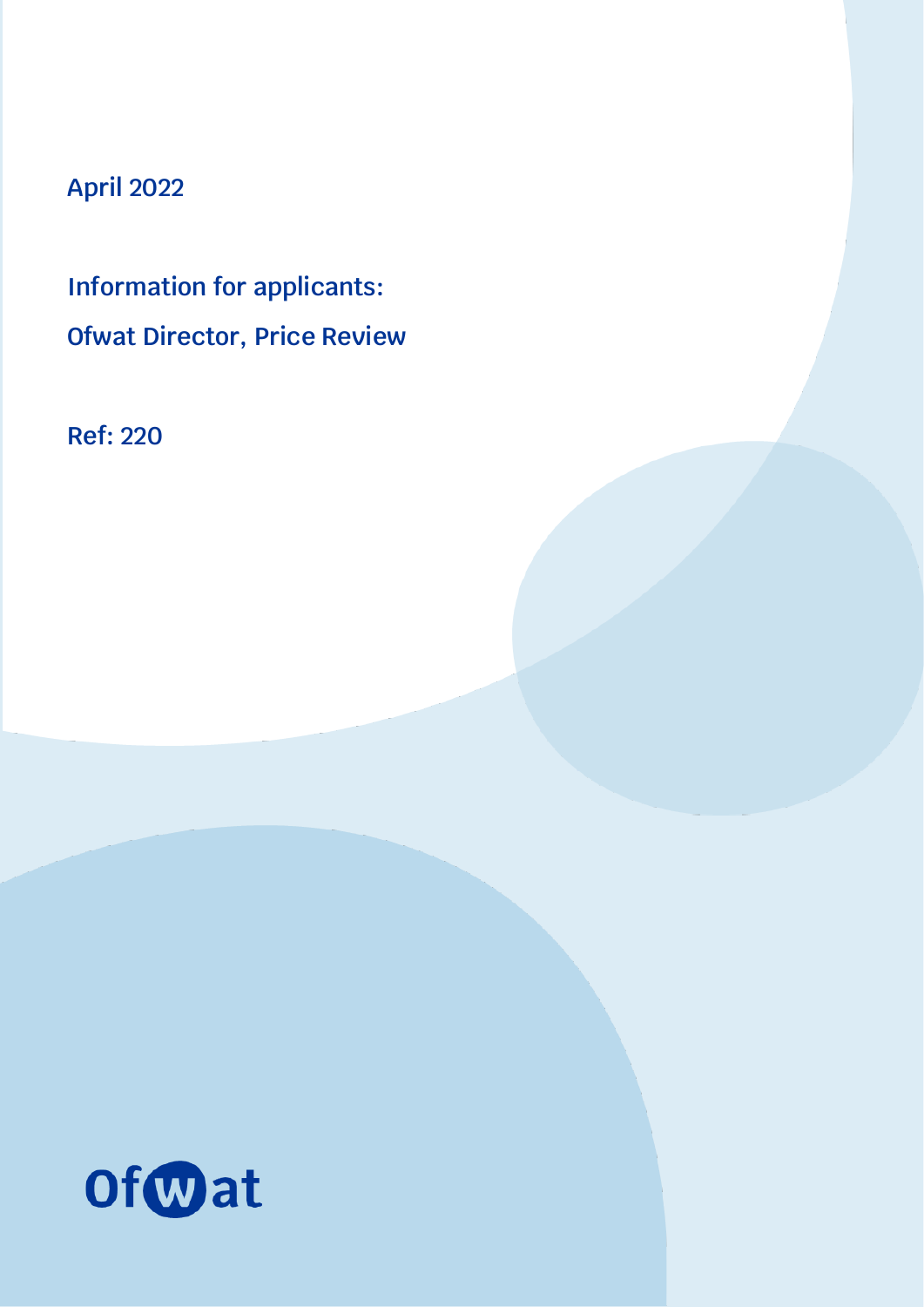# **Introduction from David Black, Chief Executive**

Water companies support all aspects of life. Safe and reliable water and wastewater services are essential for our day to day lives, our wellbeing, and our natural world.

As the economic regulator of water and wastewater in England and Wales, our role is to enable, incentivise and hold companies to account for providing the very best for customers, society and the environment now and in the future. We also oversee the markets that exist in the water sector to make sure they are working for customers.



To achieve this, we've set ourselves three goals. They are:

- to transform water companies' performance;
- to drive water companies to meet long-term challenges through increased collaboration and partnerships; and
- for water companies to provide greater public value, delivering more for customers, society and the environment.

Delivering these goals will help to meet customers' needs: ensure reliable and safe water supplies today with a better environment, affordable bills and a resilient and sustainable future for water. As we do this, we will be working to fulfil the UK and Welsh Governments' strategic priorities for Ofwat, and UK and Welsh Government policy.

We're ambitious about the future and looking for people who can help us to achieve our goals. Thanks for your interest in joining Ofwat. We look forward to receiving your application.

### **David Black Interim Chief Executive**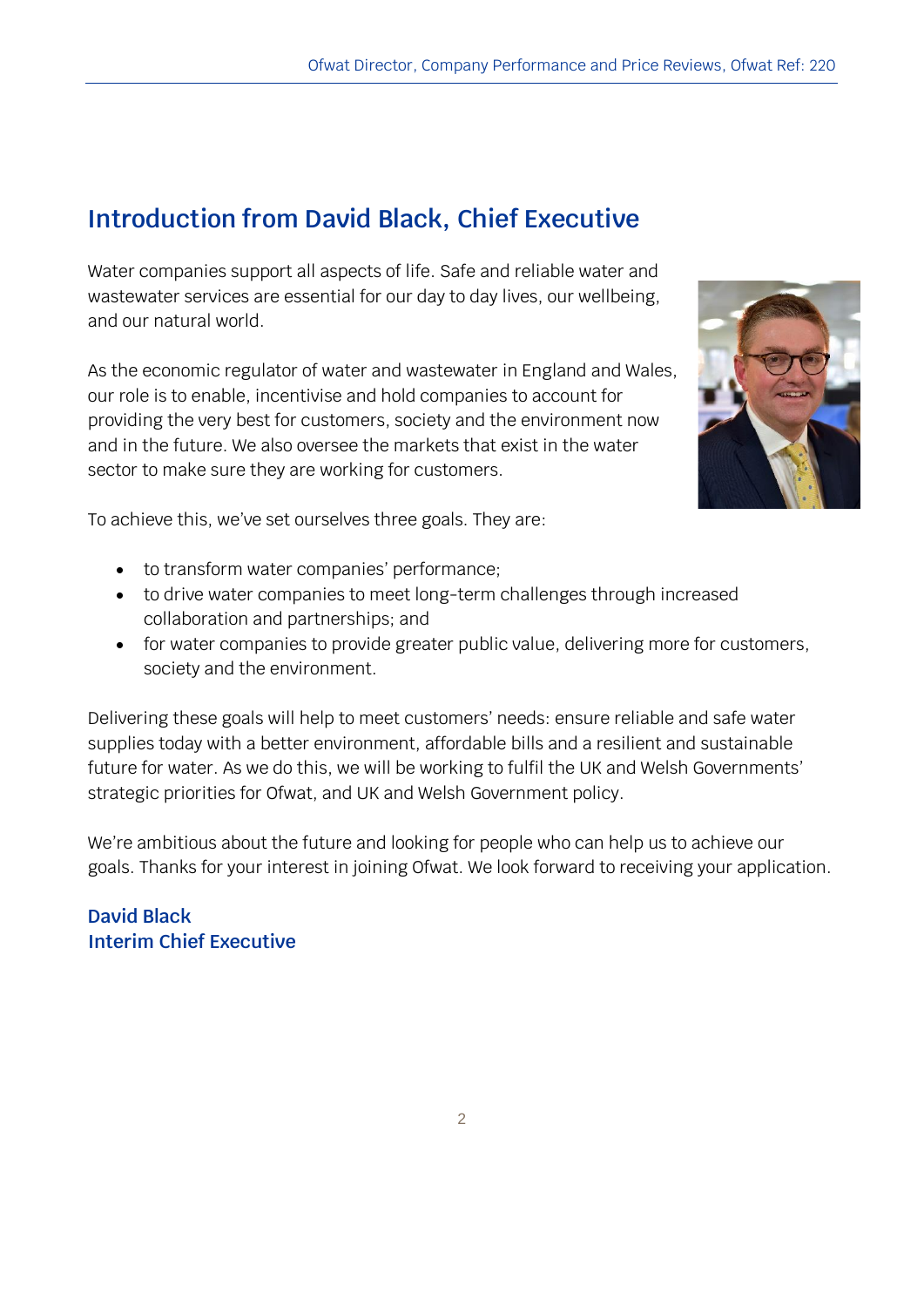### **About Ofwat**

#### **Ofwat (the Water Services Regulation Authority) is the economic regulator of the water and wastewater sector in England and Wales.**

Our role is to help it build trust and confidence with customers, the environment and wider society. Ofwat has an ambitious strategy and as a regulator we have been setting ourselves up to achieve and equal the ambition of this strategy. It matters to us that things on the ground really change so that our impact on customers, the environment and the future of water is tangible and meaningful.

## **Why come and join Ofwat**

We are forward-thinking, creative, innovative and ambitious. We constantly push the boundaries and embrace new ways of working. We actively encourage autonomy, collaboration and innovation and there's a real adult culture fostered by trust, flexibility and respect. As a learning organisation we actively embrace new ways of working and provide the freedom to our people to work smarter achieving a work life balance.

We strive to ensure our people feel connected and valued, where your voice matters. You will be provided with the space and support to shape your future while taking greater control of your own growth and development. Our work is high-profile and fast-moving, within a dynamic and agile environment. The work that you'll be involved in every day will be about helping us to deliver our strategy, helping to us to be the regulator we want to be and helping the sector to deliver outcomes that matter to customers and society. Our strategy sets out the role Ofwat will play. We will adapt, be confident, act with purpose and integrity and continuously improve so that we make the greatest contribution possible to improving life through water.

Before the Covid-19 pandemic we were the first Civil Service organisation to achieve Smarter Working status. We have developed this further through our hybrid working during the pandemic and have won awards for our Path Forward approach as we spend more time in person again.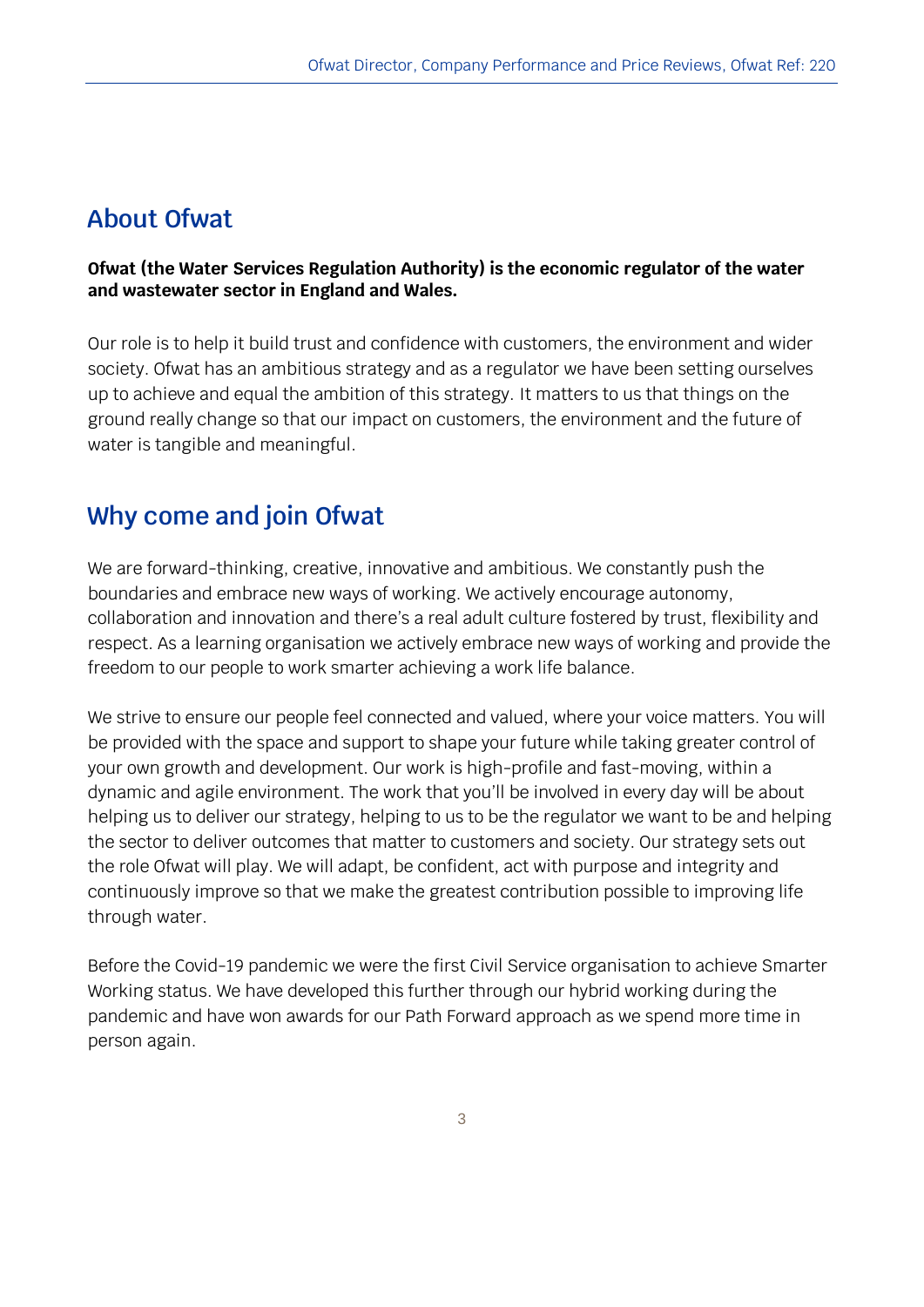### **Our Values**

All our work is underpinned by our SAILOR values which are well established and embedded into everything we do. Actively championed by everyone, they set out how we behave and what we aspire to be as an organisation.

# We are Ofwat

### We aspire to act in line with our values in everything we do

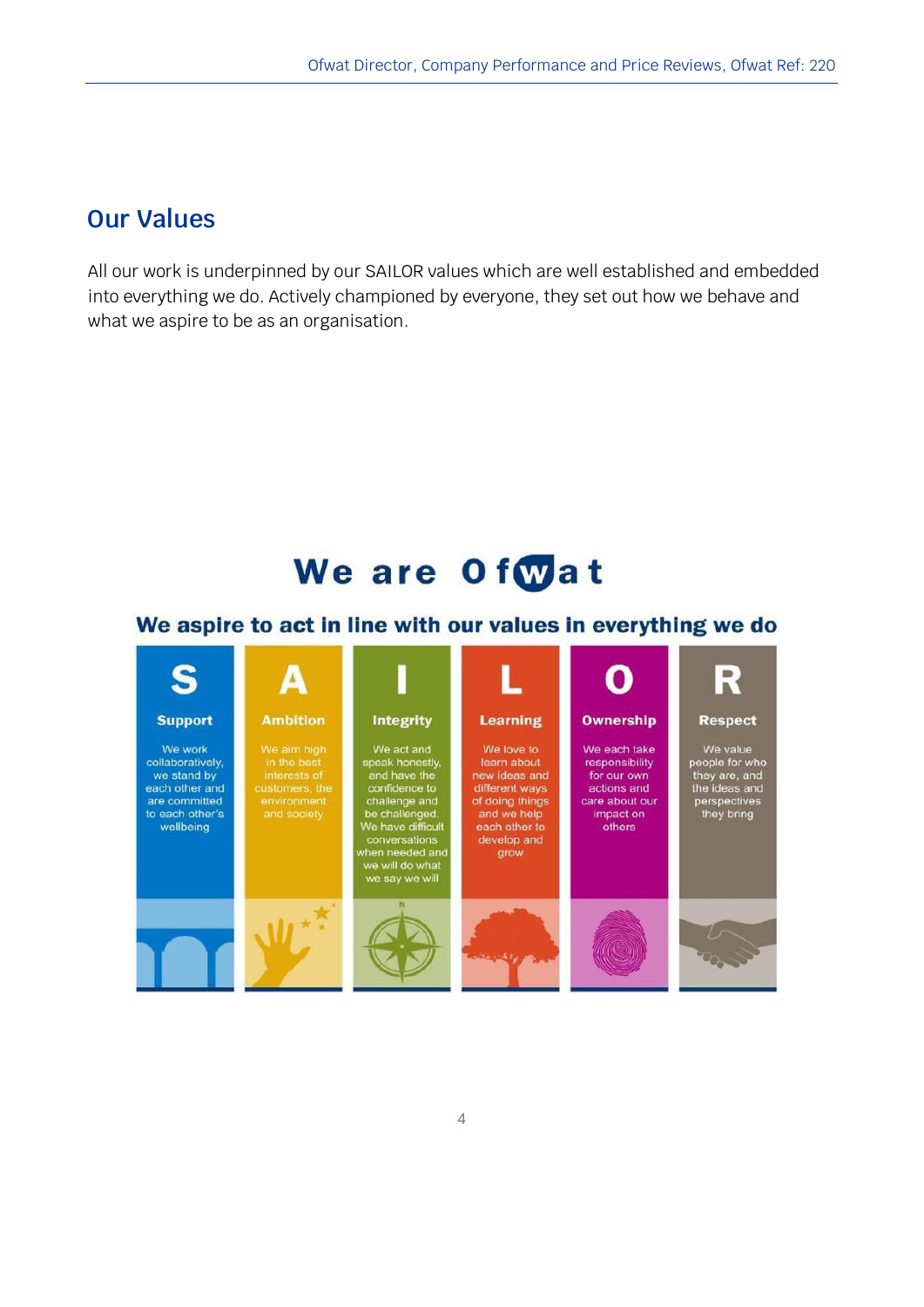# **Our Culture, Our People**

Driven by our SAILOR values, we are committed to developing an inclusive culture where our people can bring their whole selves to work, where everyone is treated equally and empowered to thrive. Together we can achieve our vision of improving life through water.

Our people are the heart and soul of Ofwat, and our People Strategy is ambitious and wellembedded. In our annual people survey 2020,79% of people said they would recommend Ofwat as a great place to work. We saw our PERMA Index score increase to 74% which measures how people are flourishing at work and is based around the 5 dimensions: Positive emotion, Engagement, Relationships, Meaning and Accomplishment.

**We have an engagement score of 72%, placing us as one of the Civil Service's highest performing organisations. Our recent external Investing in People re-accreditation assessment saw us move from standard to silver, our aim is to become more diverse and inclusive: reflective of the communities we serve. Our vision is to transform Ofwat from a great place to work to a** 

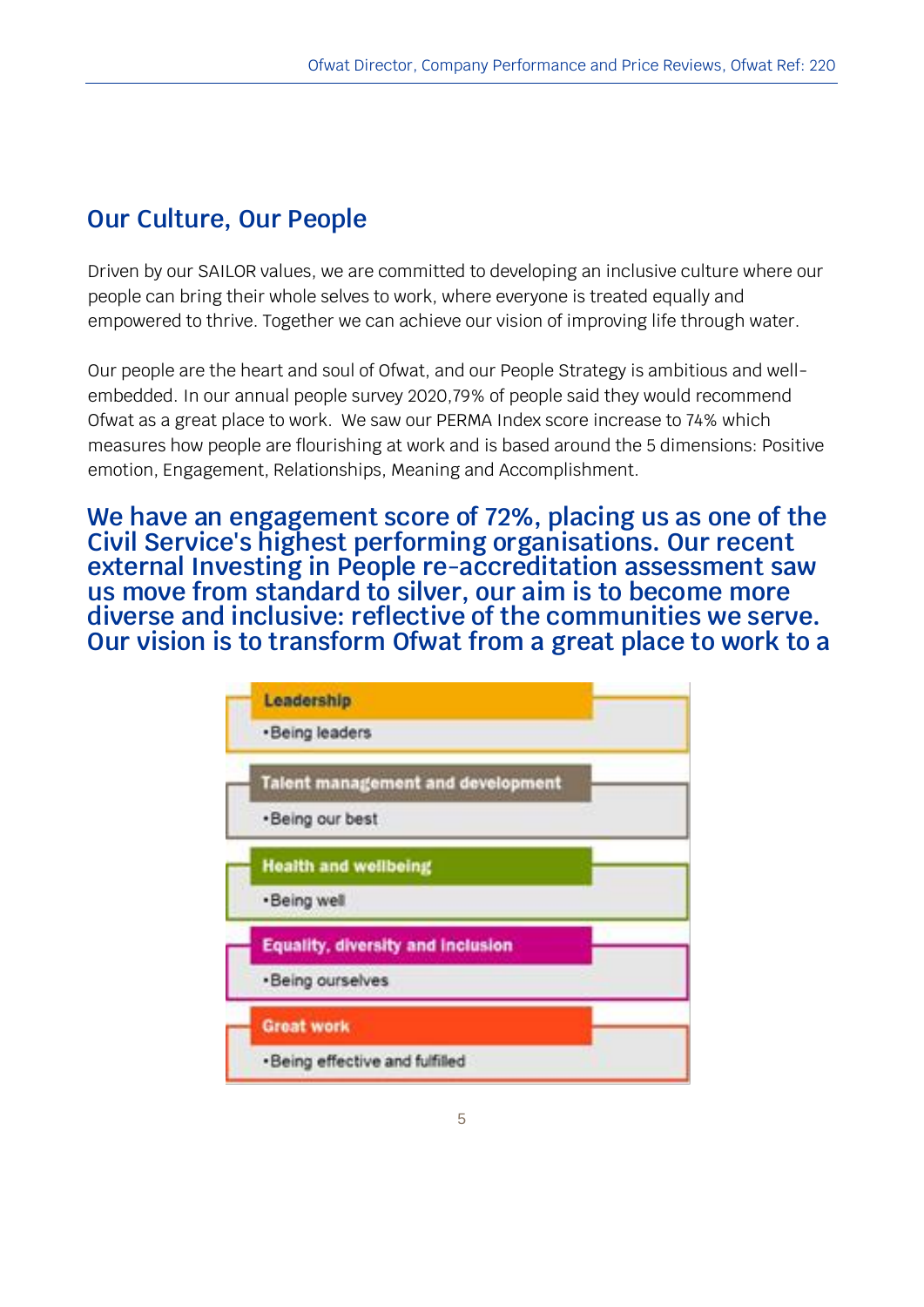### **Great Place to Be. To achieve this, our People strategy is based around five themes**

### **Company Performance and Price Reviews Cluster**

The Company Performance and Price Reviews Cluster is responsible for driving companies to deliver for customers and the environment using a range of tools, including the Price Review. We are currently developing the methodology for the next price control in 2024. The development of a price review goes beyond setting the revenue limits and outcomes that we expect from companies, and also includes examining how we can make greater use of markets and incentives to deliver better outcomes for customers and the environment.

# **The Role**

Ofwat is looking for a Director to lead key elements of the next price review, PR24, and will help shape the design and delivery of this and future price reviews. It's an exciting time to join Ofwat – you will be involved in finalising the methodology for the price review, which will help to deliver the long-term goals for the sector. You will be joining an experienced leadership team, and there will be flexibility to finalise the specific responsibilities of the role in consultation with the successful candidate.

Reporting to the Senior Director of Company Performance and Price Controls, the successful candidate will lead some of the following areas of work:

- the outcomes/performance regime and associated incentives;
- focusing companies on the long term, including through work on industry strategic planning frameworks;
- the requirements for company business plans, including associated business planning incentives;
- engagement with companies throughout the price review; and
- delivery of the price review, including programme coordination and setting and ensuring the delivery of key milestones.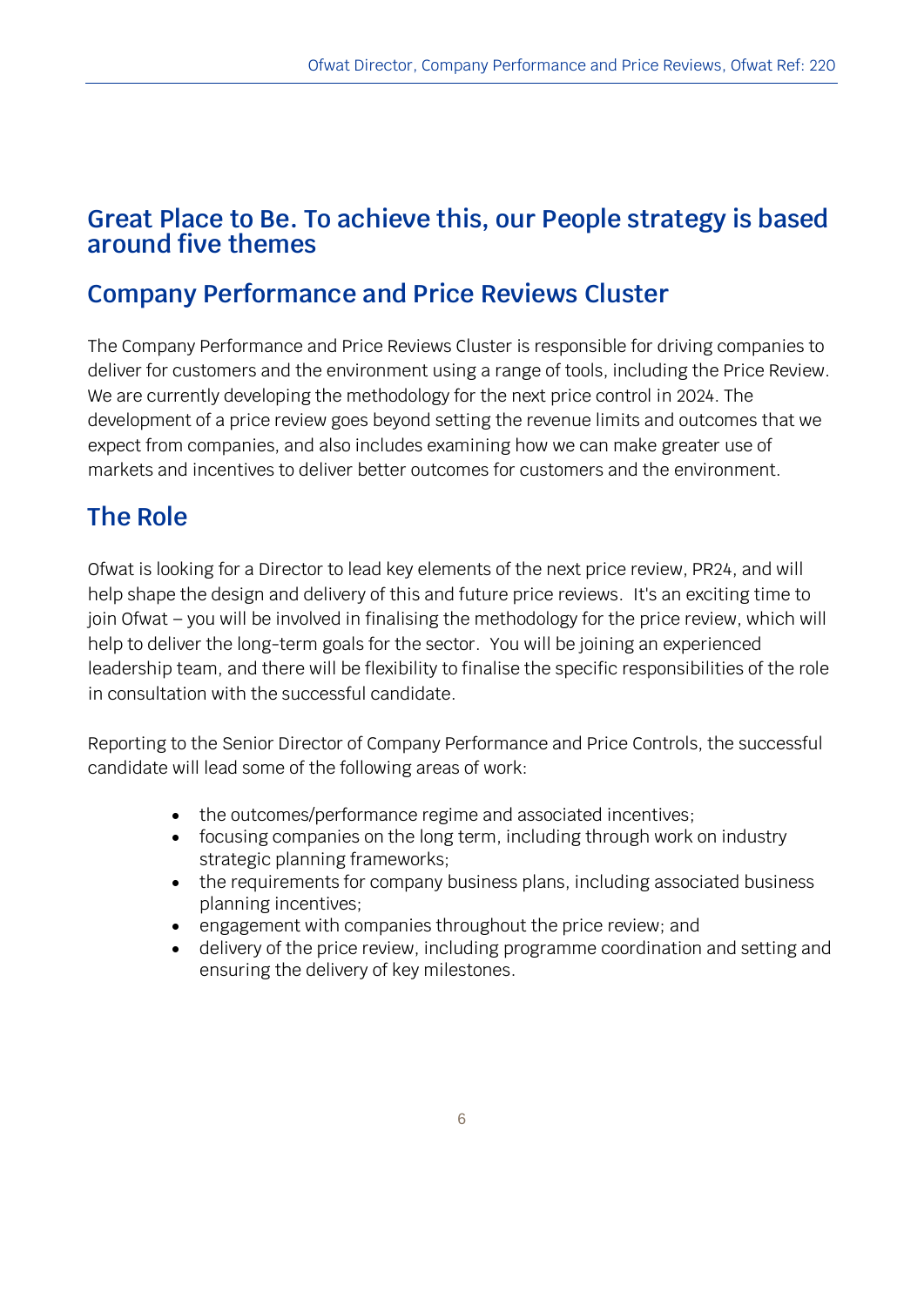# **Person Specification**

The successful candidate will possess the following essential criteria:

- knowledge and experience of setting or applying economic and incentive regulation, likely from a background in economics, engineering, regulatory policy, and/or project management;
- the ability to manage a complex portfolio of work with a high degree of autonomy and deliver an ambitious agenda;
- a proven ability to lead a highly-motivated, multi-disciplinary team with passion, enthusiasm and a clear strategic vision;
- strong stakeholder management experience, influencing and communication skills;
- the ability to identify opportunities and take the initiative to deliver Ofwat's strategic objectives, leveraging analytic skills and resources inside and outside the organisation; and
- the ability to demonstrate having led teams and relationships in a way that is aligned with our values of support, ambition, integrity, continuous learning, ownership and respect.

## **How to apply**

Saxton Bampfylde Ltd is acting as an employment agency advisor to Ofwat on this appointment.

Candidates should apply for this role through our website at www.saxbam.com/appointments using code QJUQ.

Click on the 'apply' button and follow the instructions to upload a CV and cover letter, and complete the online equal opportunities monitoring\* form.

The closing date for applications is noon on Friday 27 May 2022.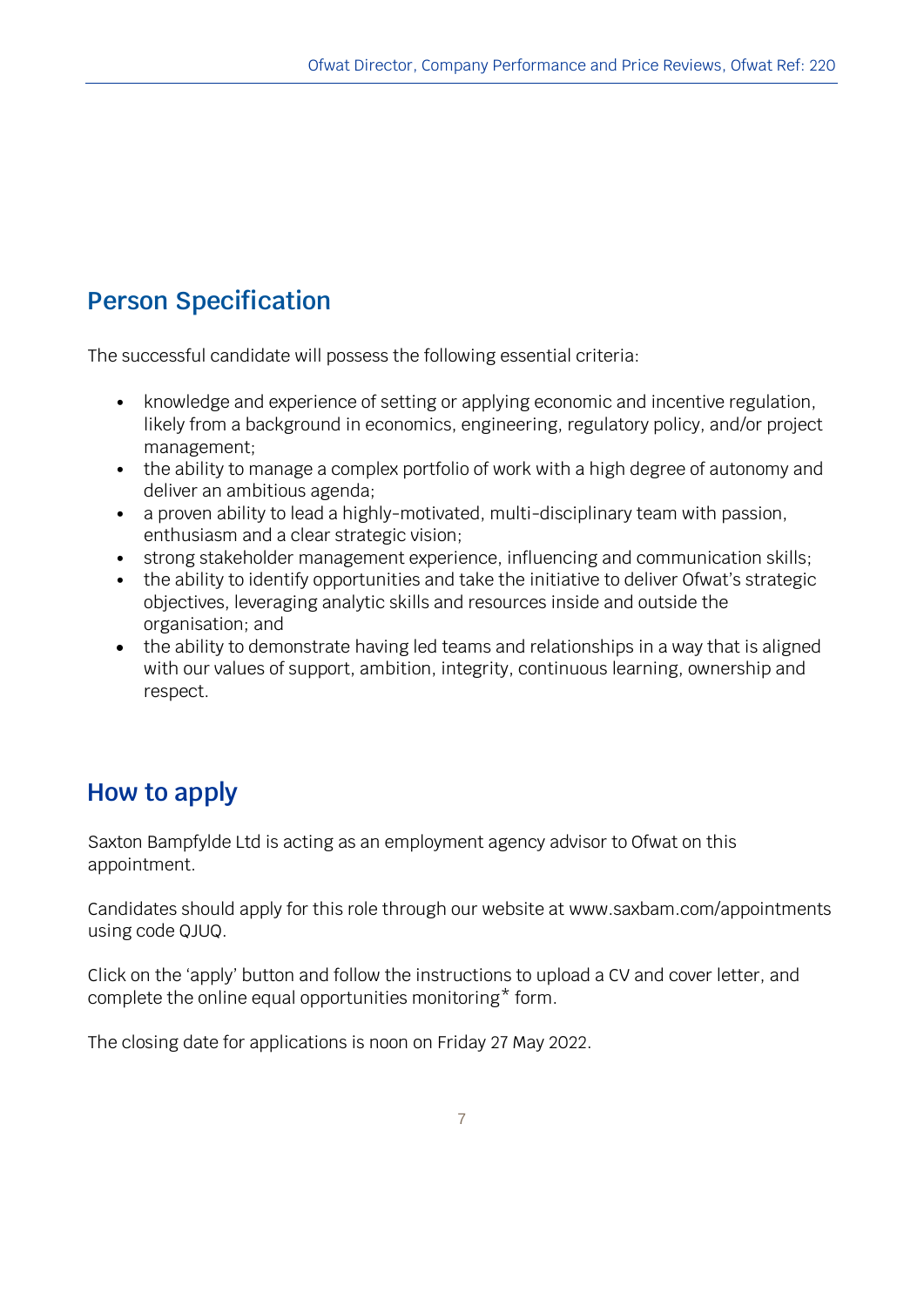\* The equal opportunities monitoring online form will not be shared with anyone involved in assessing your application. Please complete as part of the application process.

#### **Selection timetable**

| Closing date      | Friday 27 May |
|-------------------|---------------|
| Sifting           | w/c 30 May    |
| Interview date(s) | w/c 11 July   |
|                   | w/c 18 July   |
|                   | w/c 25 July   |

Please note that interview will be conducted in our London Office.

It is expected that the interview process for this vacancy will include a short presentation. Further details will be provided to shortlisted candidates upon invitation to interview. It may be necessary for a second stage interview, which will be communicated to the successful candidates, if required. If you have any queries about any aspect of this role, selection process, or you require any reasonable adjustments please email recruitment@ofwat.gov.uk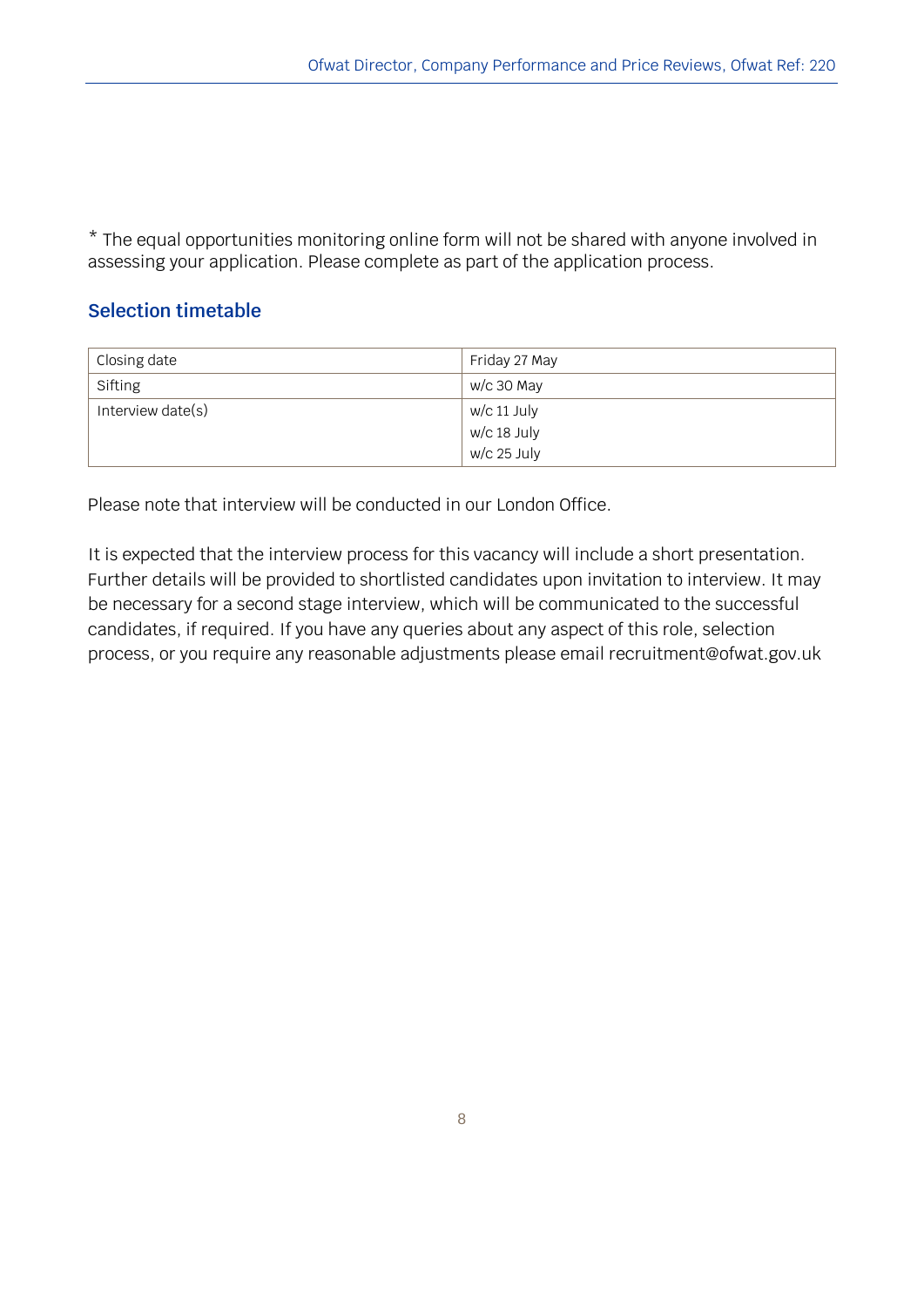# **Terms and conditions of employment**

### **Contract**

This is a permanent appointment.

### **Salary**

The salary range for this role is £78,971 - £118,457. For this position, **external candidates can expect to achieve a starting salary from £78,971 up to £100,000 dependant on relevant skills and experience required for the post.** Salary is paid monthly by credit transfer.

Internal and Civil Service candidates already at this job level would normally maintain their existing salary arrangements as this would be classed as a level transfer. If applying for the role as a promotion, these candidates can typically expect to be appointed on a salary at the bottom of the band or a 10% increase to existing salary, whichever is greater.

#### **Location**

The role will be based in either Birmingham or London, with travel between offices and occasional other travel as required. Relocation expenses will not be paid for this role. Ofwat employees have the opportunity for hybrid working so you will have the chance to work both at home and in the office. Ofwat is an inclusive employer and agile working is an important part of our culture. We know that agile working empowers our employees' people to manage their own time, fostering a healthy work-life balance and boosting health and wellbeing while maintaining productivity. Each of teams have developed a Team Charter which agrees how they will work in a hybrid environment. You will agree the balance of home/office-based working with your People Leader.

#### **Contracted place of work and taxable expenses**

Any person who regularly works more than two days a month in both the Birmingham and London offices, irrespective of their contracted place of work, is considered by HMRC to have two permanent workplaces.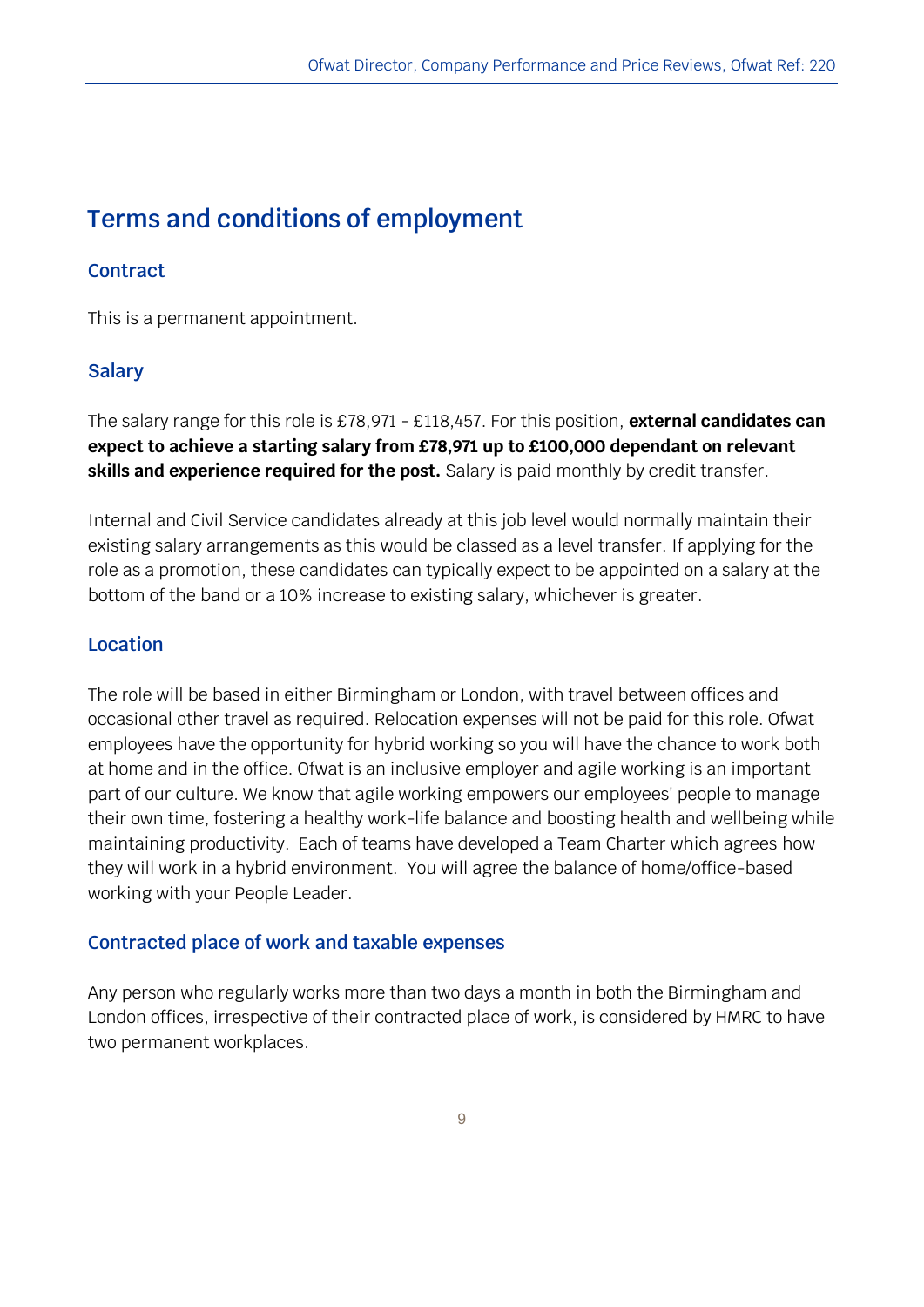The payment of your rail fare, accommodation or subsistence in this situation attracts tax and National Insurance because you are receiving a benefit.

Ofwat meets the cost of the tax and National Insurance by grossing up your expenses and recovering the net amount through your monthly pay package. But the expenses are classed as taxable earnings, which could impact on any attachment of earnings – for example, student loan repayments, high income child benefit and state benefits.

This means that you will not be required to meet the costs of travel to the office location where you are not based.

For further information on taxable expenses, please email [payroll@ofwat.gov.uk.](mailto:payroll@ofwat.gov.uk)

#### **Hours of work**

The successful post holder will be required to work a minimum of 37 hours, excluding lunch breaks. You will be required to work such additional hours as is reasonable and necessary for the efficient performance of your duties

#### **Probation**

There is a probationary period of six months for all new entrants. Subject to satisfactory performance, the post holder will be transferred to permanent establishment at the end of their probation.

#### **Annual leave**

On appointment the post holder will be entitled to 25 days annual leave plus 10½ days' public and privilege holidays a year. Annual leave entitlement will be increased by one day for each year of continuous employment with Ofwat, up to a maximum leave allowance of 30 days.

#### **Pension**

On appointment, you are eligible to join the Civil Service Pension. The Civil Service offers a choice of defined benefit and stakeholder pensions, giving you the flexibility to choose the pension that suits you best. We offer you a choice of two types of pension.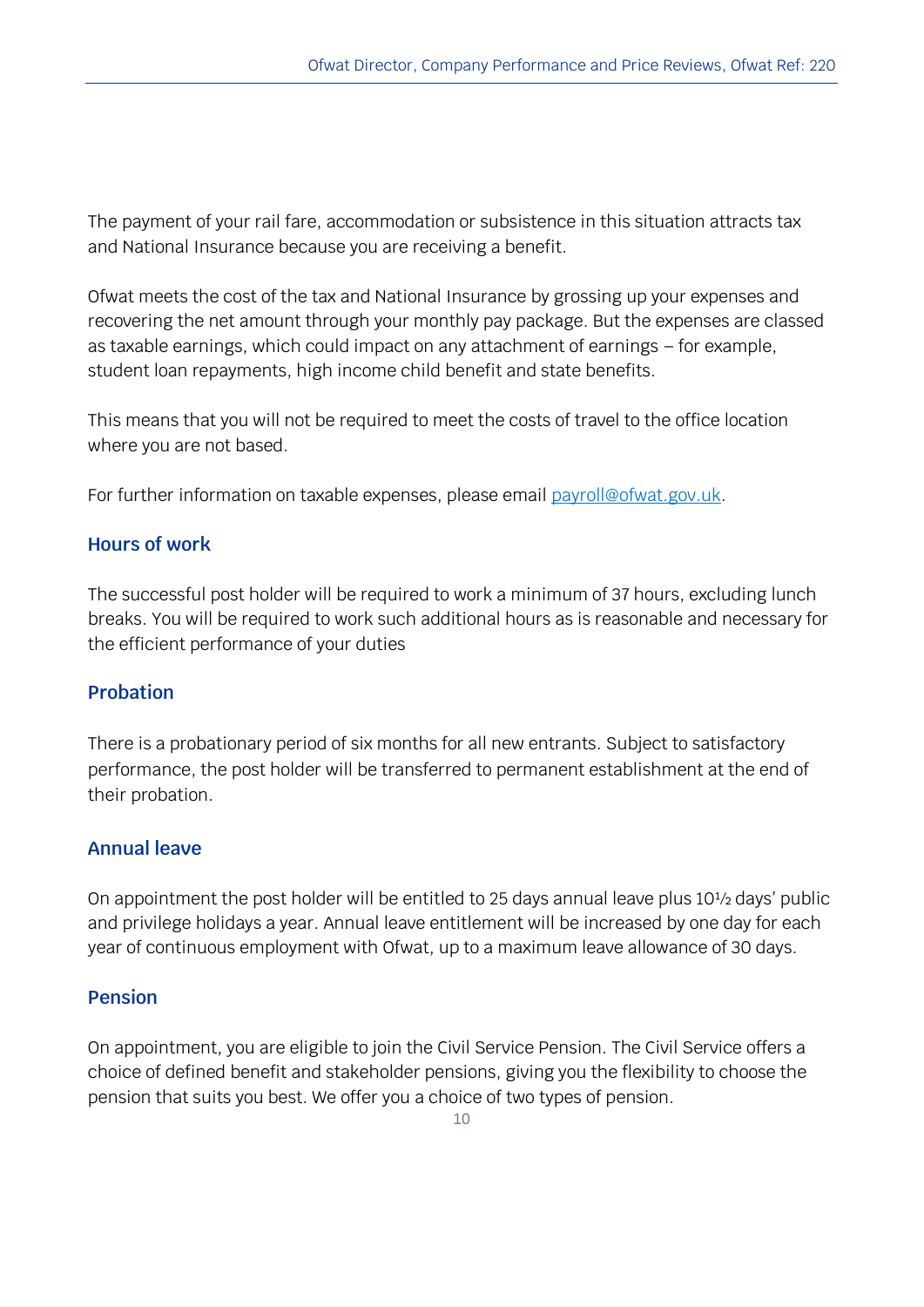**Alpha:** alpha is an occupational pension scheme and provides a defined benefit worked out on a Career Average basis.

From 1 April 2020, member contributions are based on actual salaries.

From 1 April 2020, employee contributions are:

| Actual pensionable salary (annual) | <b>All members</b> |
|------------------------------------|--------------------|
| Up to and including $£22,600$      | 4.60%              |
| £22,601 to £54,900                 | 5.45%              |
| £54,901 to £150,000                | 7.35%              |
| £150,001 and above                 | 8.05%              |

From 1 April 2020, employer contributions are:

| <b>Revised Salary Band (£)</b> | <b>ASLC rate from 1 April 2020</b> |
|--------------------------------|------------------------------------|
| 23,000 and under               | 26.6%                              |
| 23,001 to 45,500               | 27.1%                              |
| 45,501 to 77,000               | 27.9%                              |
| 77,001 and over                | 30.3%                              |

**Partnership:** this is a stakeholder pension with a contribution from Ofwat. How much we pay is based on your age. We pay this regardless of whether you choose to contribute anything. You do not have to contribute but, if you do, we will also match your contributions up to 3% of your pensionable earnings.

Employer age-related contributions are:

| Age at the last 6 April | Percentage of your pensionable earnings |
|-------------------------|-----------------------------------------|
| <b>Under 31</b>         | 8%                                      |
| 31 to 35                | 9%                                      |
| 36 to 40                | 11%                                     |
| 41 to 45                | 13.5%                                   |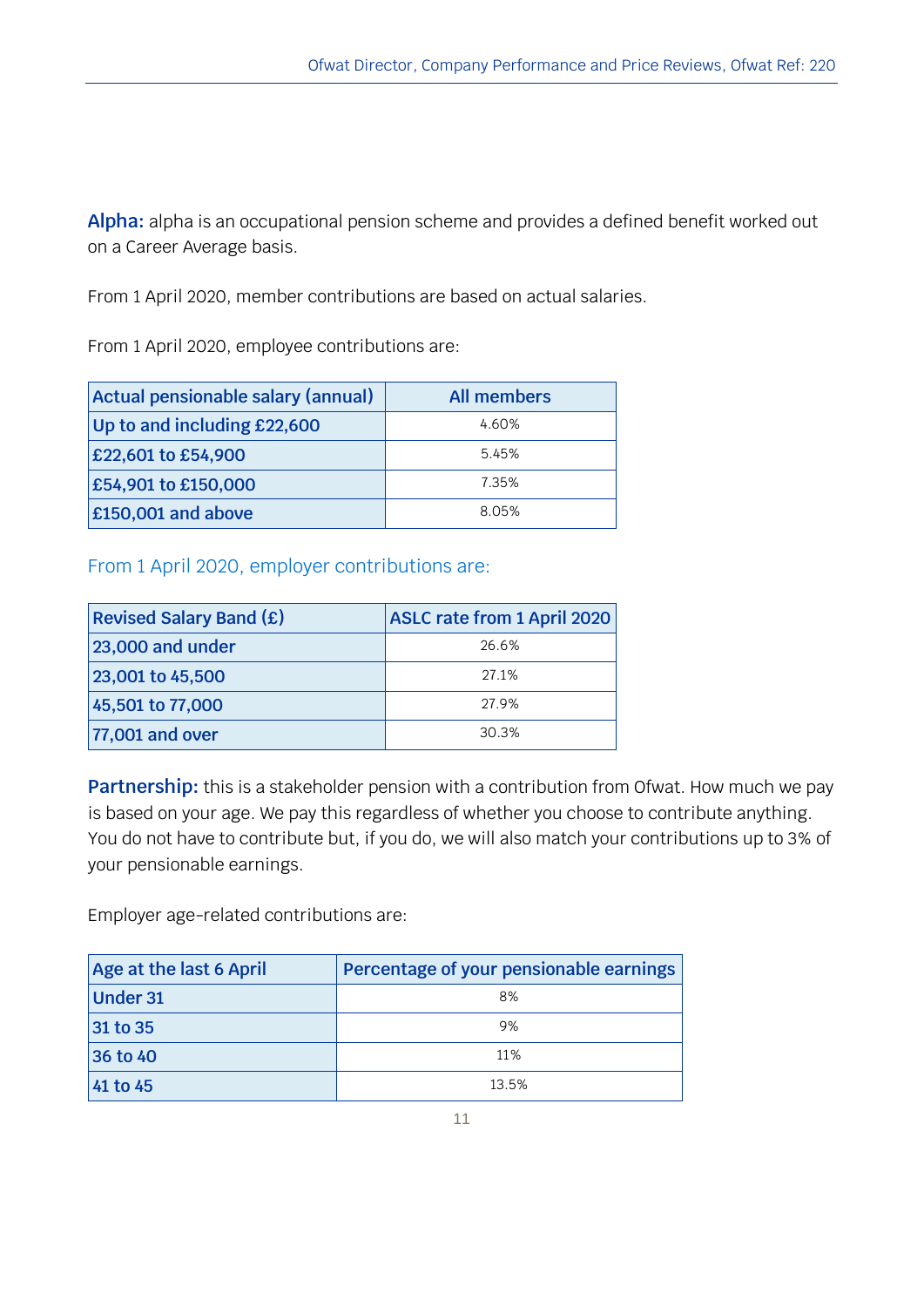| 46 or over | 4.75%<br>- |
|------------|------------|
|            |            |

To learn more about the Civil Service Pension schemes, please follow the link <http://www.civilservicepensionscheme.org.uk/>

#### **Ofwat benefits**

We also offer a range of additional benefits. These include:

- access to our package of benefits via our 'Edenred' scheme. This is a voluntary benefits scheme where staff have access to exclusive discounts on a range of goods and services such as retail outlets, theatre tickets, holidays, insurance and gym membership;
- cycle-to-work scheme;
- season ticket loan for travel between home and office;
- flexible working arrangements;
- fees paid for membership of relevant professional bodies;
- regular professional development;
- health and wellbeing initiatives; and
- free eye tests and contribution towards lenses/spectacles for VDU users, if appropriate

Any move to Ofwat from another employer will mean you can no longer access childcare vouchers. This includes moves between government departments. You may however be eligible for other government schemes, including Tax-Free Childcare. Determine your eligibility at [https://www.childcarechoices.gov.uk/.](https://www.childcarechoices.gov.uk/)

### **Security clearance**

Any offer of appointment will be subject to satisfactory completion of security and preemployment checks. Further information about the security checking procedure is available on request.

### **Nationality and immigration control**

This post is open to nationals of states within the British Commonwealth and the European Economic Area (EEA) and certain members of their families. There must be no employment restriction or time limit on your permitted stay in the UK.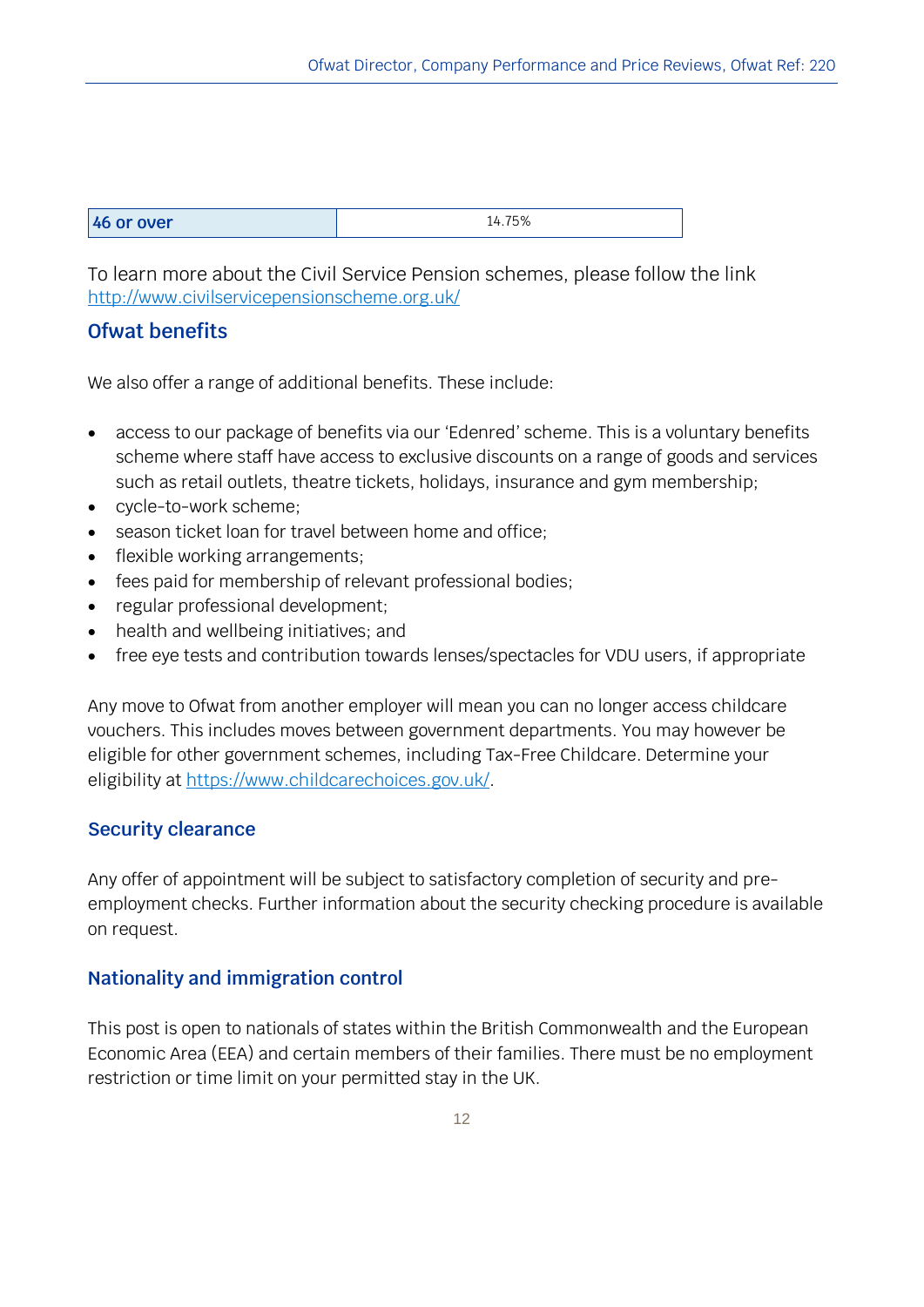If you would like further information on Nationality and Immigration Control, please email us at people@ofwat.gov.uk.

#### **Stocks or shares**

Because of the nature of the information you will come into contact with and the need to be wholly independent of the water sector in England and Wales, you and your family (including your spouse or civil partner and any children or step-children under the age of 18 who still live at home, or any other member of your household) will be precluded from owning, purchasing or dealing in the shares of the water companies and their holding companies.

## **Further information**

#### **Data protection**

We will use your application only to inform the selection process. If you are successful it will form the basis of your personal employee record with us and we will store it electronically within our SharePoint Electronic Document Management System (EDRMS) and our HR system iTrent. Unsuccessful applications are not retained and will be destroyed using Ofwat's secure disposal methods. If you have indicated that you would like Ofwat to retain your information for future similar employment opportunities we will retain this information. If at any point you decide you do not wish Ofwat to retain your information for these purposes please contact us and we will ensure your information is removed from our systems, unless we are legally obliged to hold it for a further period.

We will hold any data about you in completely secure conditions and with restricted access. Information in statistical form on present and former employees in some instances is provided to appropriate outside bodies. Wherever possible Ofwat ensures that statistical information is anonymised.

We will include data that you provide on the diversity monitoring form in a general database for statistical monitoring purposes only. This enables us to monitor the effectiveness of our policy on equal opportunities in employment.

Ofwat processes all the personal data you have provided during your application as set out in Ofwat's privacy policy which is available here: [https://www.ofwat.gov.uk/publication/privacy-](https://www.ofwat.gov.uk/publication/privacy-policy/)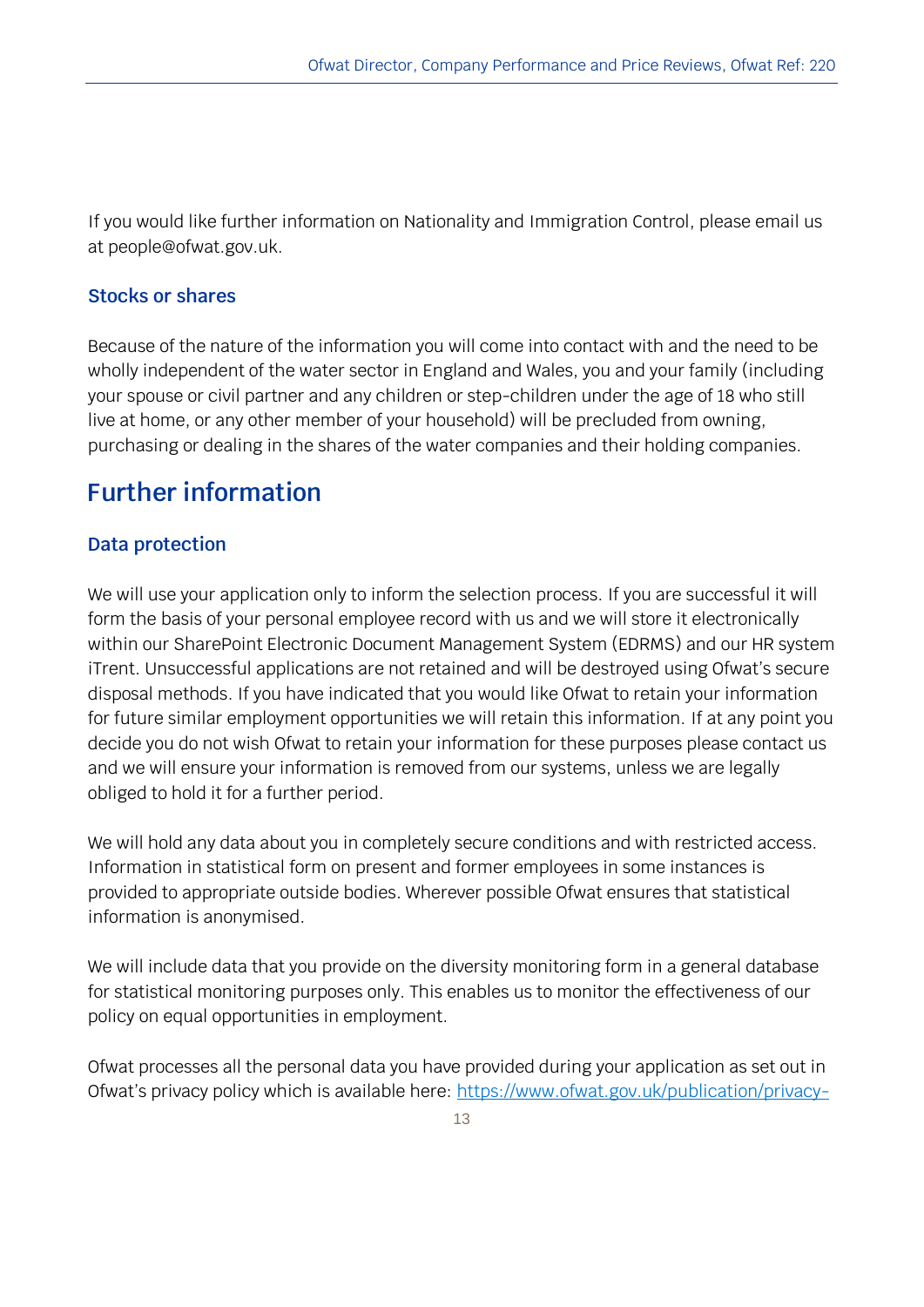[policy/.](https://www.ofwat.gov.uk/publication/privacy-policy/) If you have any concerns regarding the processing of some or all of your data please inform the People Hub in writing to [people@ofwat.gsi.gov.uk](mailto:people@ofwat.gsi.gov.uk) and/or the Data Protection Officer by emailing [FOI@ofwat.gsi.gov.uk.](mailto:FOI@ofwat.gsi.gov.uk)

#### **Expenses**

We will refund travelling costs at the rate of standard rail fare for the journey or motor mileage rates (cars: 25p per mile). Please note that proof of purchase will be required for all public transport expenses.

#### **Diversity**

Ofwat aims to be an equal opportunities employer. We intend to make sure that there is equality of opportunity and fair treatment for all irrespective of:

- age;
- disability;
- gender reassignment;
- marriage and civil partnership status;
- pregnancy and maternity;
- race, religion or belief; or
- sex or sexual orientation.

We would like to assure you that we will treat the information you provide on the diversity monitoring form in the strictest confidence and only use it to help us monitor appropriate equal opportunities policies. This information plays no part in our selection process.

### **Investors in People (IIP) – Silver**

Ofwat has IIP accreditation which reflects good management practices throughout our organisation, including in business planning, individual objective setting, learning and development opportunities, as well as continuous constructive feedback through our delivery and development conversations approach to performance management.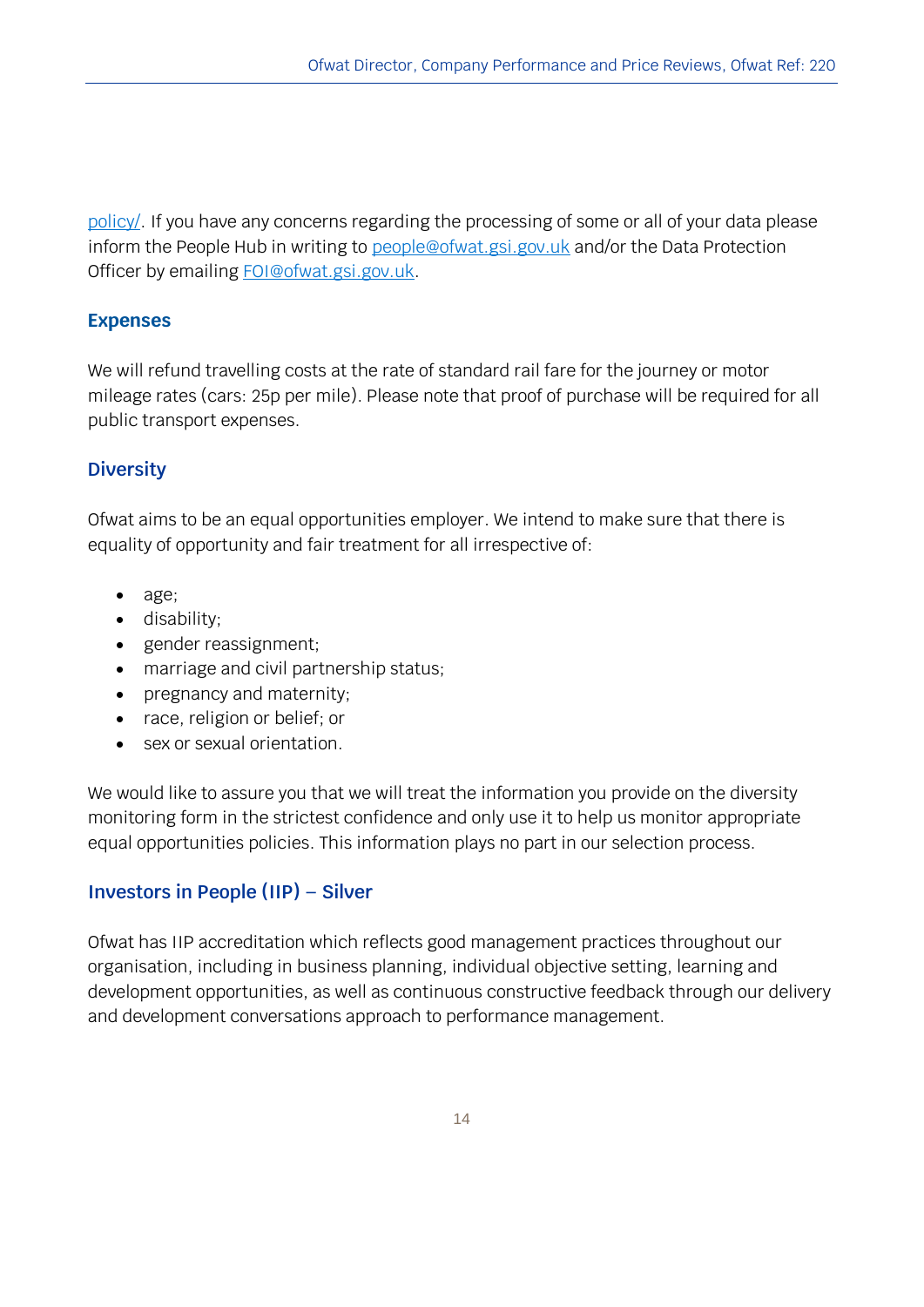### **Disability Confident Scheme**

As part of the disability confident scheme, we guarantee to interview all disabled applicants who meet the minimum criteria.

#### **Complaint's procedure**

The process of recruitment and assessment embraces the principles of fair and open competition and best practice. The first is to maintain the principle of selection for appointment to the Civil Service on merit on the basis of fair and open competition as outlined in the [Civil Service Recruitment Principles.](http://civilservicecommission.independent.gov.uk/civil-service-recruitment/) The second is to promote an understanding of the [Civil Service Code](http://resources.civilservice.gov.uk/wp-content/uploads/2011/09/civil-service-code-2010.pdf) which sets out the constitutional framework in which all civil servants work and the values they are expected to uphold, and to hear and determine appeals made under it.

If you feel your application has not been treated in accordance with the recruitment principles and you wish to make a complaint, you should contact Ruth Noake, Head of Talent & OD, Corporate Enablers (People), Ofwat, Centre City Tower, 7 Hill Street, Birmingham, B5 4UA in the first instance. If you are not satisfied with the response you receive from us you can contact the Civil Service Commission at [info@csc.gov.uk.](mailto:info@csc.gov.uk)